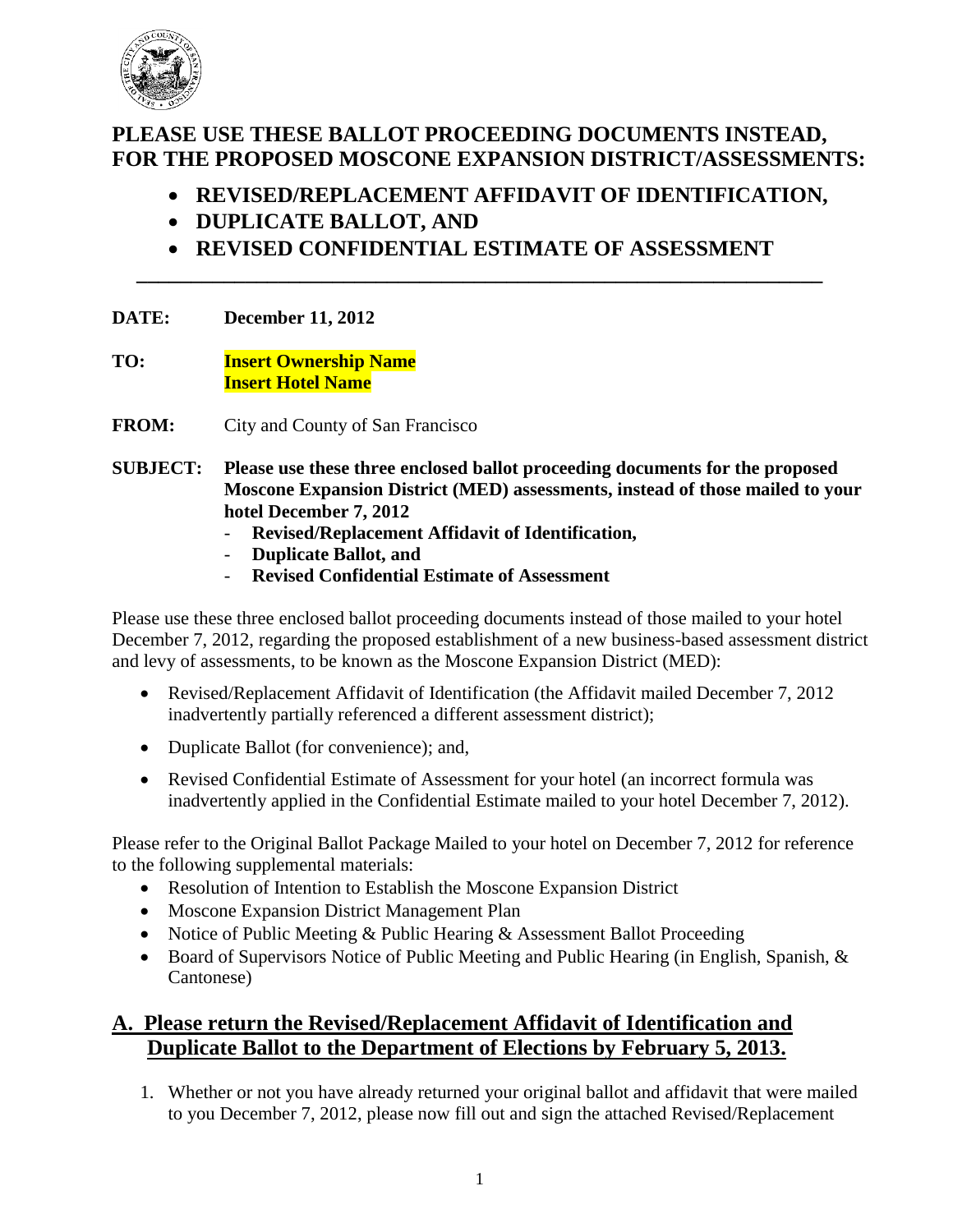

Affidavit of Identification and Duplicate Ballot and send both documents in the enclosed preaddressed envelope to the City and County of San Francisco Department of Elections.

- 2. If mailed to the Department of Elections, the envelope must be received at the pre-addressed Post Office Box on the return envelope no later than 12 o'clock noon on February 5, 2013; or if delivered in person, the envelope must be received in Room 48, San Francisco City Hall, One Dr. Carlton B. Goodlett Place, San Francisco, no later than 3:00 p.m. on February 5, 2013.
- 3. Alternatively, the Revised/Replacement Affidavit of Identification and Duplicate Ballot may be submitted during the Board of Supervisors public hearing on this matter, scheduled to commence at 3:00 p.m. on February 5, 2013 in the Board of Supervisors Legislative Chamber, Room 250 City Hall, One Dr. Carlton B. Goodlett Place, San Francisco.
- 4. You may withdraw your ballot and submit a new or changed ballot in place of a ballot previously submitted, at any time prior to the conclusion of the public testimony portion of the Board of Supervisors hearing scheduled February 5, 2013. The Department of Elections will have a table in front of the Board Chambers on the day of the public hearing to collect ballots submitted in person. If the public testimony portion of the hearing is continued to a later date, the deadline for submission of ballots will likewise be extended until the close of public testimony on that date.
- 5. Only ballots with original signatures not photocopies of signatures will be accepted.
- 6. The City and County of San Francisco will not accept or tabulate a ballot which is a photocopy without an original signature; which is unsigned; which lacks an identifiable "yes" or "no" vote; or which appears to have been tampered with based upon its appearance or method of delivery.
- 7. The assessment ballot itself shall be treated as a disclosable public record during and after the tabulation of the assessment ballots.
- 8. At the conclusion of the public testimony portion of the public hearing, the City and County of San Francisco Department of Elections and Office of the Treasurer/Tax Collector will tabulate the ballots, including those received during the public testimony portion of the public hearing. If more than one ballot has been submitted by a hotel, the last submitted ballot will be the ballot tabulated.

If the number of ballots received at the hearing is such that it is not feasible to accurately tabulate the ballots that day, the Board of Supervisors may continue the meeting to a later date for the purpose of obtaining the final tabulation.

- 9. The Board of Supervisors will not impose the assessment and establish the district, if business owners representing a majority of assessments to be collected vote against formation of the District.
- 10. If tourist hotels representing at least 50% of the total estimated assessments proposed to be levied on all tourist hotels in the District cast ballots, and at least two-thirds of the returned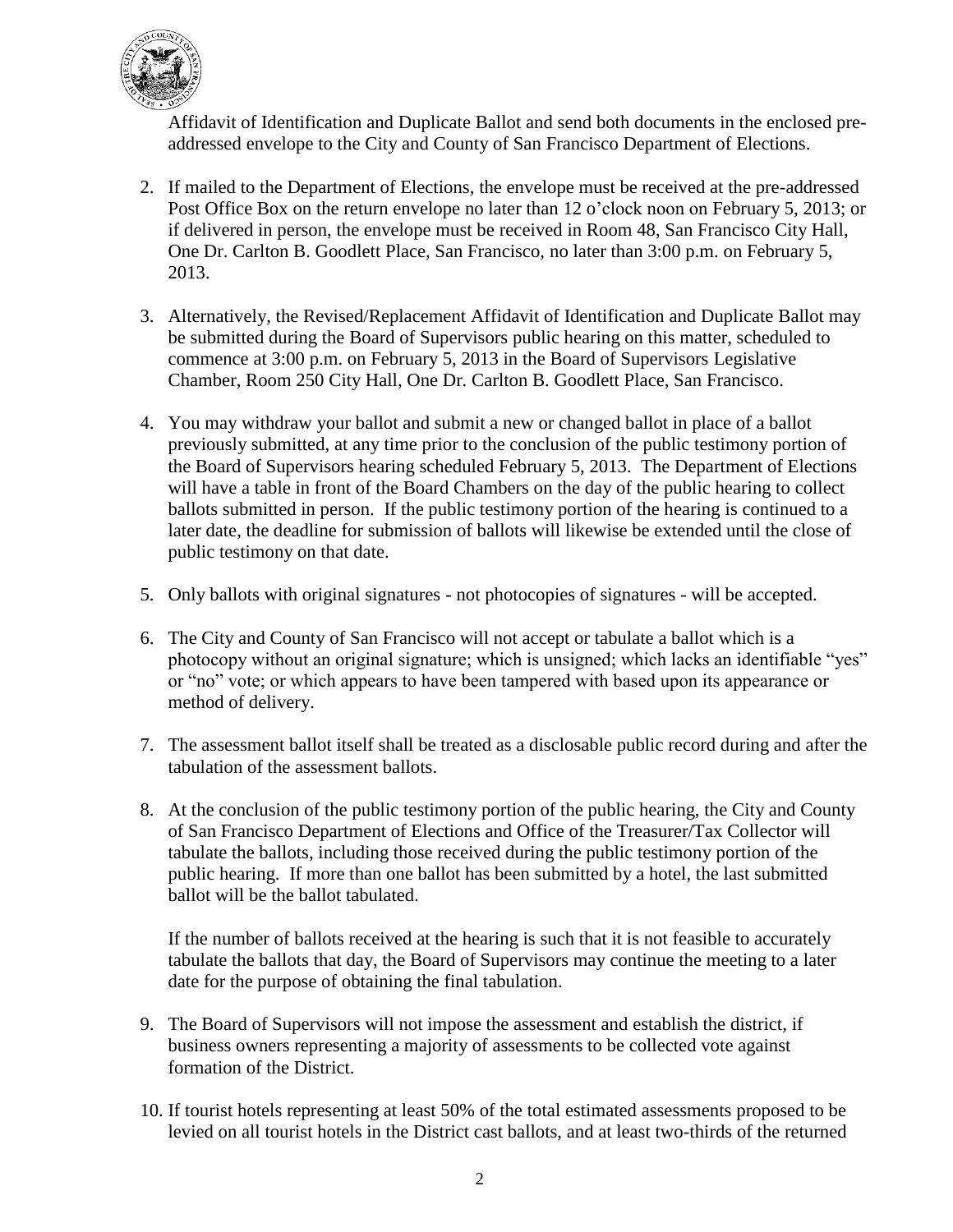

weighted ballots are in favor of the formation of the District and levy of assessments, the Board of Supervisors will vote on whether to establish the District and levy the assessments. A majority vote of the Board of Supervisors is required to establish the District and levy the assessments.

11. The "Weight" calculated for the ballot election is determined by the assessment each tourist hotel will pay into the district compared to the total assessments estimated to be collected in year one. Year one maximum assessment collection estimates are based on 12 months of projected collections at the assessment formula of 1.25% and 0.3125% for tourist hotels located in Zones 1 and 2 respectively, calculated on the assessable gross room revenue from tourist rooms of calendar year 2011 as reported by hotels. The City will tabulate the petition and ballot results and will assign a "weight" to each hotel based on its calendar year 2011 assessable gross room revenue from tourist rooms in relation to its portion of the total MED assessment.

### **B. A Revised Confidential Estimate of Assessment for your hotel is also enclosed, for your information and review.**

- 1. A Revised Confidential Estimate of Assessment for your hotel from the City Treasurer and Tax Collector is also enclosed for your information and review; this Revised document replaces the Confidential Estimate mailed to you on December 7, 2012 (which inadvertently utilized an incorrect assessment rate for the calculation).
- 2. The estimated year one assessment for your business is based on 2011 gross revenue from tourist rooms as reported to the Treasurer/Tax Collector by hotels.
- 3. DO NOT return this Revised Confidential Estimate of Assessment with your hotel's completed Revised/Replacement Affidavit of Identification and Duplicate Ballot.
- 4. The correct assessment rate formula was described in the Moscone Expansion District Management Plan and related documents mailed to your hotel on December 7, 2012, including the "Notice of Public Meeting & Public Hearing and Assessment Ballot Proceeding," as follows:

#### Zone 1:

- With respect to gross revenue from tourist rooms generated during the period beginning with commencement of the assessment through December 31, 2013, the assessment shall be 0.50% of gross revenue from tourist rooms.
- With respect to gross revenue from tourist rooms generated beginning January 1, 2014 until the termination of the District, the assessment in Zone 1 shall be 1.25% of gross revenue from tourist rooms.

### Zone 2:

 With respect to gross revenue from tourist rooms generated during the period beginning with commencement of the assessment until the termination of the District, the assessment shall be 0.3125% of gross revenue from tourist rooms.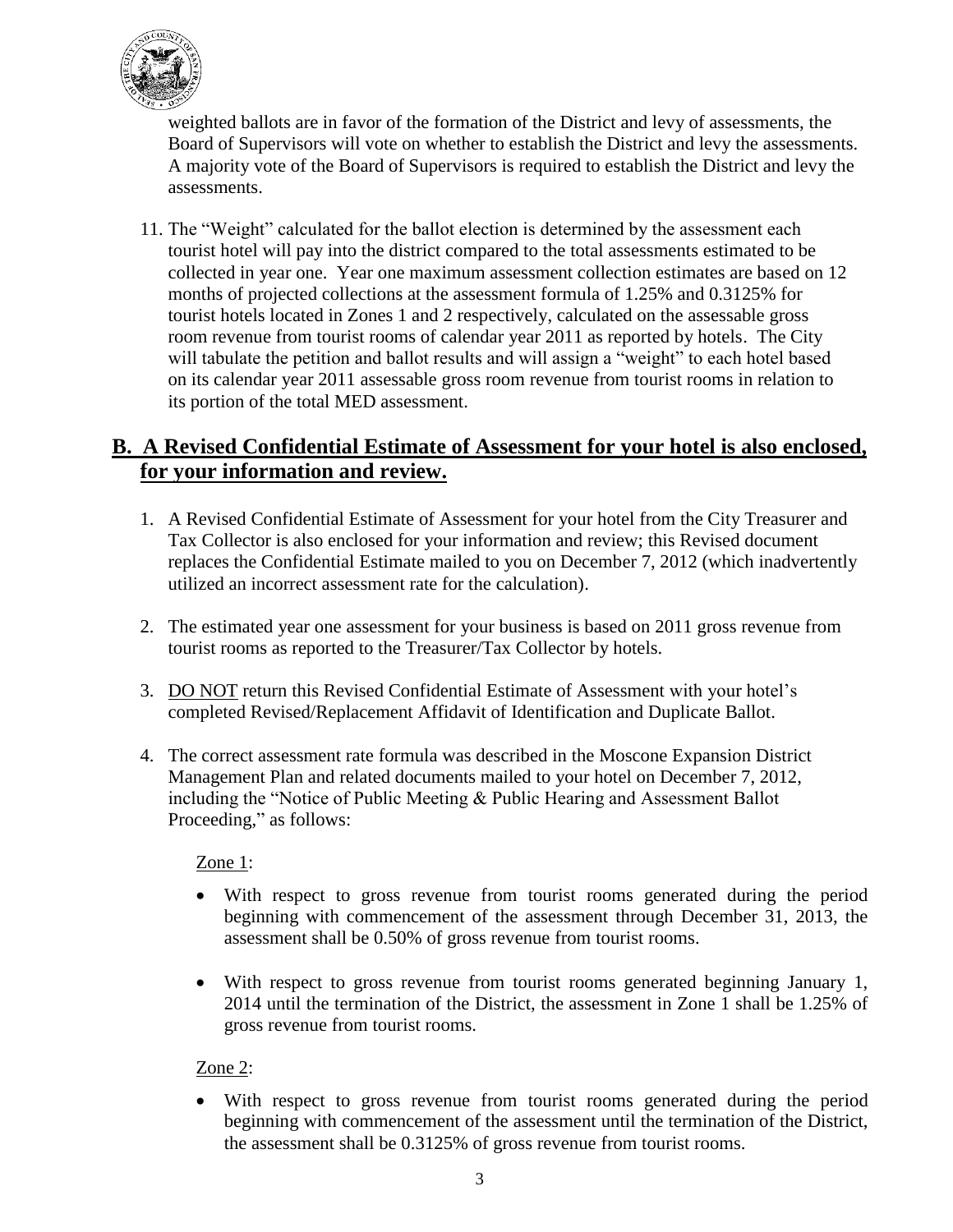

Annual revenues generated from assessments will fluctuate over the life of the District based on actual gross revenues from tourist rooms, subject to the maximum assessment set forth in the Management District Plan.

5. The District shall include all tourist hotels operating in the City & County of San Francisco that generate revenue from tourist rooms, and which are located in the following geographic areas:

Zone 1: Tourist hotels with addresses:

- On or east of Van Ness Avenue
- On or east of South Van Ness Avenue, and
- On or north of 16th Street from South Van Ness to the Bay, including all tourist hotels east of Van Ness Avenue as if it continued north to the Bay, and north of 16th Street as if it continued east to the Bay.

Zone 2: Tourist hotels with addresses:

- West of Van Ness Avenue and South Van Ness Avenue, and
- South of 16th Street.

A map of the District and a list of existing tourist hotels within the District are set forth in the Management District Plan. Because this is a business-based District, tourist hotels that open for business within the District in the future will also be subject to the assessment.

6. The proposed activities and improvements for the District to be funded with district assessments include:

• Planning, design, engineering, entitlement, construction, project management and related services for expansion of the Moscone Convention Center, including related payments for any bond, financing lease (including certificates of participation) or similar obligations of the City. The proposed Project improvements are estimated to cost up to \$500 million.

• Funding of a Moscone Convention Center Incentive Fund, which will be used to attract significant meetings, tradeshows and conventions to San Francisco via offset of rental costs.

• Funding of a Moscone Convention Center Sales & Marketing Fund to provide increased funding for sales and marketing of convention business, with a focus on generating increased revenues for hotels that pay the assessment.

• Funding a Capital Improvements and Renovations Fund, including funding for future upgrades, expansion, renovation, and capital improvements to the Moscone Convention Center.

• Allocation of funds to pay for District formation, operation and administration, and to establish and maintain a contingency reserve.